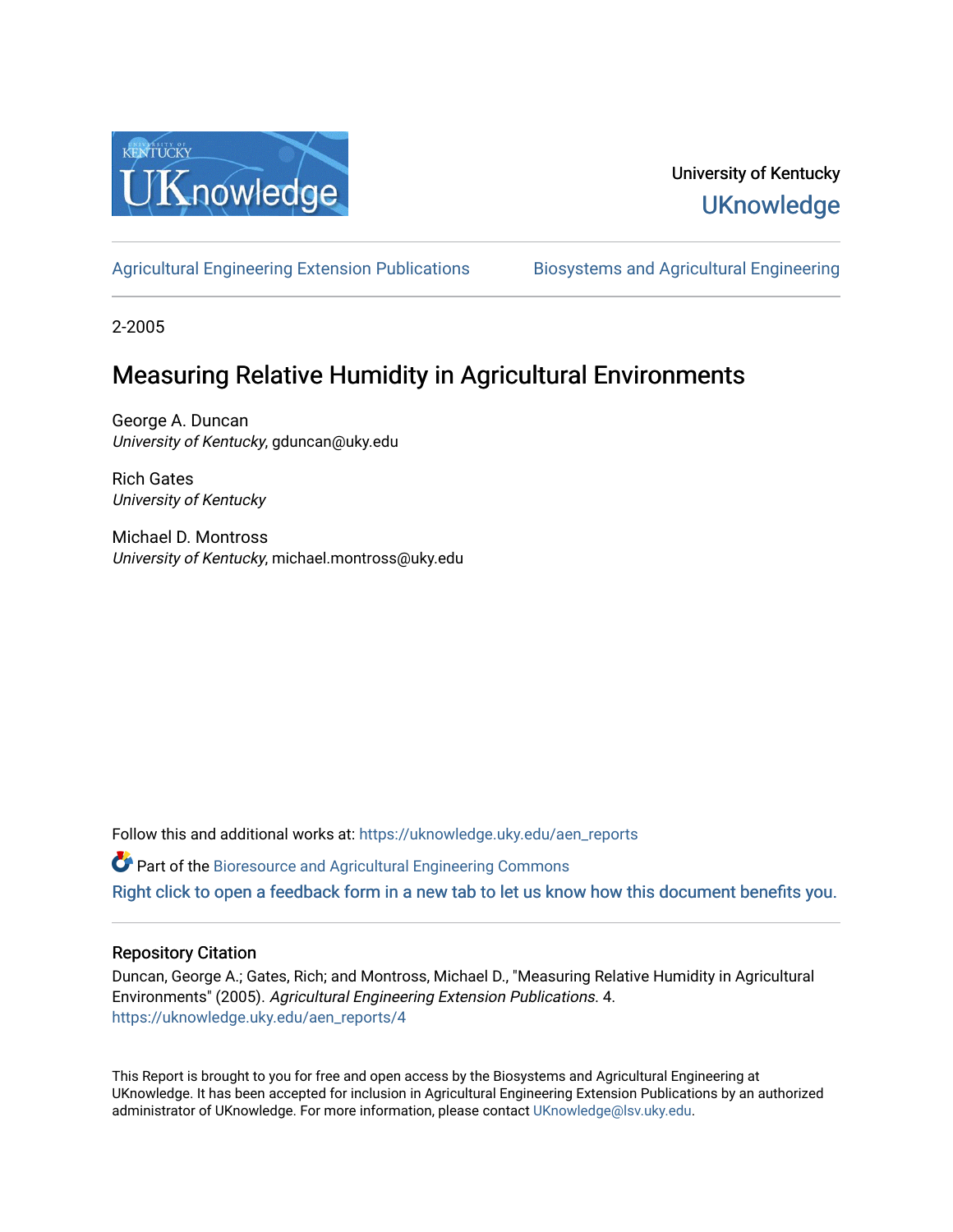# **Measuring Relative Humidity in Agricultural Environments**

*George Duncan, Rich Gates, and Michael Montross, Biosystems and Agricultural Engineering*

Relative humidity is very important for many agricultural denvironments, such as fruit and vegetable storage facilities, greenhouses, and tobacco curing and handling facilities.

Several scientific instruments measure temperature and relative humidity. The more accurate the instrument, the more it will cost. Devices that are economical for agricultural use in a barn, greenhouse, or a semi-protected environment often do not hold their accuracy over very long periods (six months to a year or longer) if they are used carelessly.

Several instruments that are readily available and affordable for general farm use are described here. Often called *hygrometers* or *hygro-thermometers,* some are for visual indication only, while others also have recording capabilities. Calibrations or comparisons with known conditions can be done periodically to determine an instrument's relative accuracy. Some calibration procedures are presented in this article.

### **Types of Instruments**

#### **Digital Hygrometer**

One type of instrument has large digital display numbers. A maximum/minimum value for temperature and relative humidity can be continuously recorded and displayed by pressing a button. Maximum/ minimum values are re-settable to zero so you can determine the values over a period of time.





The temperature on this instrument can be switched from Fahrenheit to Centigrade. The instrument is accurate plus or minus 1 degree for temperature and plus or minus 5% for relative humidity—the norm for low-cost devices. This instrument operates on one AAA battery. Prices range from \$25 to \$40, depending on the source and model.

The big digit hygrometer must be protected from water and any other physical or environmental hazards or contaminants in order to preserve its reliability. Obviously, readings taken when the hygrometer is located in direct sun will not be the same as the more accurate readings taken in a shaded location with ambient air moving over the instrument.

#### **Dial Hygrometer**

A dial hygrometer is similar to the big digit hygrometer but has a dial that provides single temperature readings, relative humidity readings, or both. This device cannot record the readings. It has about the same accuracy and need for protection from hazards or contaminants as a big digit hygrometer. It costs up to \$85.

#### **Sling Psychrometers**

Another instrument for determining relative humidity is the sling psychrometer. This device has two glass thermometers, one with a cotton wick on the thermometer bulb.

To determine humidity, this wick is wet with clean water, and then, in order to move air across the two bulbs, the psychrometer is then twirled for about a minute by the handle or put in a fan draft. One thermometer will read the dry bulb temperature, and the other will read the wet bulb temperature. Charts permit the dry and wet

bulb temperatures to be used to reliably and accurately determine relative humidity. A sliding scale on the device allows the two temperatures to match. An arrow will indicate the relative humidity on another part of the scale. Obviously, no recording method is possible. Costs for a typical instrument are in the \$45 to \$70 range.

#### **Data Loggers**

The Space Age has made several small data loggers widely available. Two typical units are illustrated in this publication. The LCD readout data logger displays the current temperature and relative humidity while also recording the data for predetermined periods. These devices depend on a computer and software to set up the frequency of recording, activate the start time, and download the recorded data as desired. Batteries for this type of device can last one









**Sling psychrometer**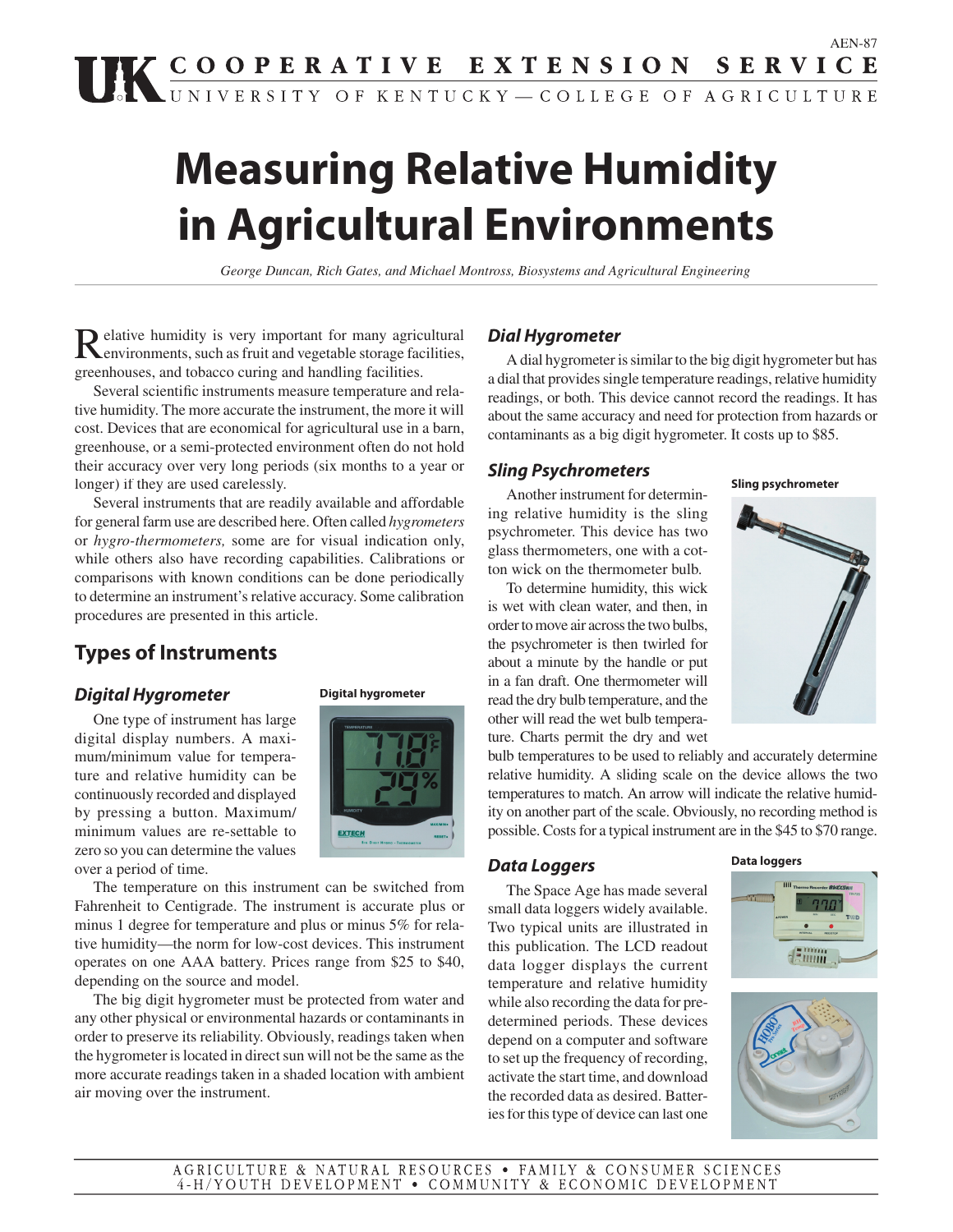to two years. The devices can be set to take readings every 30 minutes (3,000 to 7,000 readings), with the device's memory retaining data for 200-300 days. In most devices the data is not lost if the battery goes dead. As with the devices discussed above, data loggers will be most accurate when used in a shielded location with ambient air moving across the device. Some models are rated at plus or minus 2% accuracy for relative humidity. The cost of these devices ranges from \$129 to \$149 for the non-display models to \$229-\$249 for the display models.

Probe and other circular chart recorders range from \$300 to \$350 each.

#### **Checking Accuracy**

These devices may provide accurate (plus or minus 2 to 5%) relative humidity readings

when new, but prolonged environmental factors such as dust, moisture, fog, and gaseous contaminants can affect the sensors. The accuracy of various instruments can be checked by putting them in a steady environment and making a comparison reading against a known high quality calibrated device.

A rather simple means of testing an instrument's accuracy involving salt is possible because a saturated solution of a readily available salt (sodium chloride, or table salt in a rather pure form) has an equilibrium relative humidity of essentially 75% at a temperature of 68° to 72° F. Other commercial salt **Table 1.** Relative humidity (RH) of some saturated salt solutions at different temperatures.1

**Remote sensing hygrometer with transmitter and** 

**receiver units**

| Salt                                                                                                               | Temp. F | RH, % |
|--------------------------------------------------------------------------------------------------------------------|---------|-------|
| CaCl <sub>2</sub>                                                                                                  | 32      | 41.0  |
| (Calcium                                                                                                           | 50      | 40.0  |
| Chloride)                                                                                                          | 70      | 35.0  |
| NaCl                                                                                                               | 50      | 75.2  |
| (Sodium                                                                                                            | 68      | 75.5  |
| Chloride)                                                                                                          | 86      | 75.6  |
| NaNO <sub>2</sub>                                                                                                  | 68      | 65.3  |
| (Sodium                                                                                                            | 77      | 64.3  |
| Nitrate)                                                                                                           | 86      | 63.3  |
| KCl                                                                                                                | 68      | 89.2  |
| (Potassium                                                                                                         | 77      | 87.2  |
| Sulfate)                                                                                                           | 86      | 85.3  |
| $\mathbf{1}$<br>Hall, Carl W. 1957. Drying Farm<br>Crops, Agricultural Consulting<br>Associates Inc. Reynoldsburg, |         |       |

Ohio, pp 33-34.

types have an equilibrium relative humidity from about 35 to 97% at room temperatures (Table 1).

#### **Here's the method for testing accuracy:**

- 1. Make a simple airtight chamber with a plastic container or bag. (A clear bag or container will permit reading the instrument through the enclosure during testing.)
- 2. Place about one-half inch of the selected salt in the bottom of a sturdy drinking cup or similar size bowl.
- 3. Add enough water to form a mushy mixture. Stir well.
- 4. Place the cup and solution in the bag or container on a firm surface in a room at the temperature shown in Table 1 and out of direct sunlight.
- 5. Suspend the relative humidity instrument inside the bag or chamber for one to two hours. Do *not* let the instrument come in contact with the salty solution or salt precipitates in the bag or chamber during the test, as damage will be done to the instrument, and all future readings will likely be in great error.
- 6. During the first 30 to 60 minutes of testing, you can observe the rate at which the instrument responds to the relative humidity in the enclosed bag or chamber. Part of the change is due to the time it takes for the air in the enclosure to establish equilibrium with the salt solution, and part of it is a response to the changing conditions of a new environment.
- 7. After a half-hour, observe the relative humidity reading periodically to determine when a steady reading has been obtained. Once you have that reading, any deviation above or below the equilibrium relative humidity will be a correction factor to be used for the instrument. (For example, if the instrument had a final steady reading of  $77\%$  for sodium chloride at 68° F (75.5% relative humidity), the device would be inaccurate by +1.5%, and all future readings in some other environment should have 1.5% *subtracted* from the readings. In other words, the actual relative humidity would be 1.5% lower than the meter reading. If the instrument indicates a humidity value lower than 75.5% in the test chamber, then the difference would need to be added to future readings to get a more accurate relative humidity value.)
- 8. Once a steady reading has been obtained and recorded, carefully remove the instrument from the enclosure and hang in the room. Notice the rate of change and how long it takes for the instrument to reach a steady reading. This time is an indication of how long an instrument should be positioned in a location before it can be expected to provide a reliable reading.

Checking or calibrating a device at a given relative humidity level will enable reasonably reliable readings for 10 to 15% relative humidity above or below the calibration value.

For accuracy at more extreme conditions, calibration or checking of the instrument can be done with other saturated salt solutions that are shown in Table 1.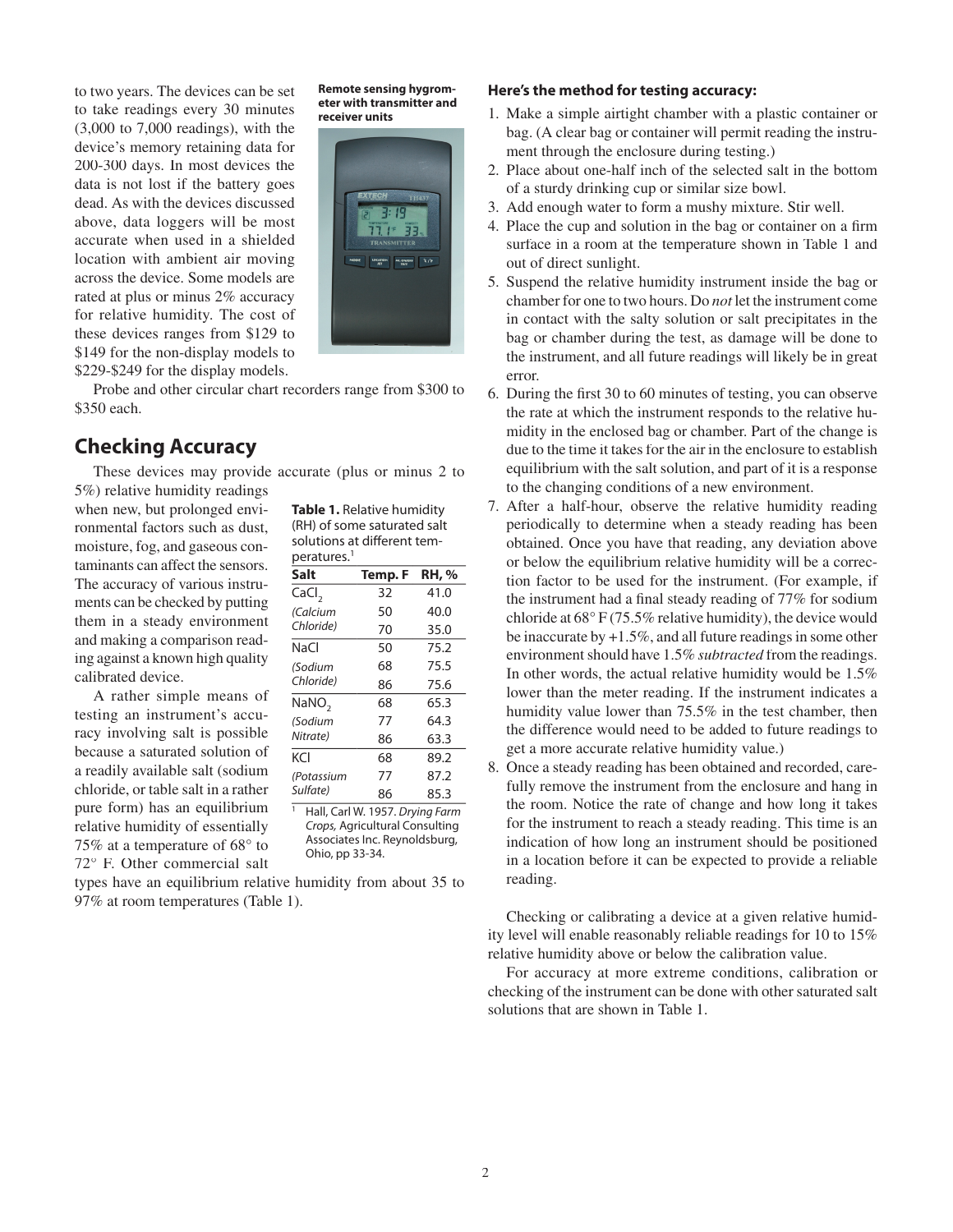#### **Precautions**

The instruments discussed in this publication do not provide an immediately accurate representation of the environment in which they are first placed. Even an instrument placed in a particular environment for a period of time may not provide the accurate relative humidity if conditions are changing.

For most of these devices, 15 to 30 minutes is required to reach equilibrium with the environment and provide reasonably accurate readings. If the environment is changing rapidly the instrument may not be following the dynamic changes fast enough and will have a lag in accuracy. Using an aspirated mounting (air moving past the instrument at approximately 100 feet per minute) assures much more responsive and accurate readings.

Humidity above 95% can seriously affect the accuracy and stability of these instruments and should be avoided as much as possible, especially for more than a few hours. Nighttime fog and near 100% relative humidity conditions also can seriously affect the accuracy and reliability of the instruments.

#### **Remember:**

- Just hanging such devices in a new environment for a minute or two and expecting an accurate reading is improper and results in inaccurate data.
- Any instrument used in dusty or frequently high humidity environments should be calibrated or checked for accuracy immediately after each test and before the next period of use to determine whether any adjustment factor is needed.
- These instruments do not have the capability to make mechanical adjustments in order to set the readings to the standard humidity value, so numerical corrections to the final data are necessary. Use one of the methods described in this publication.

Mention or display of a trademark, proprietary product, or firm in text or figures does not constitute an endorsement and does not imply approval to the exclusion of other suitable products or firms.